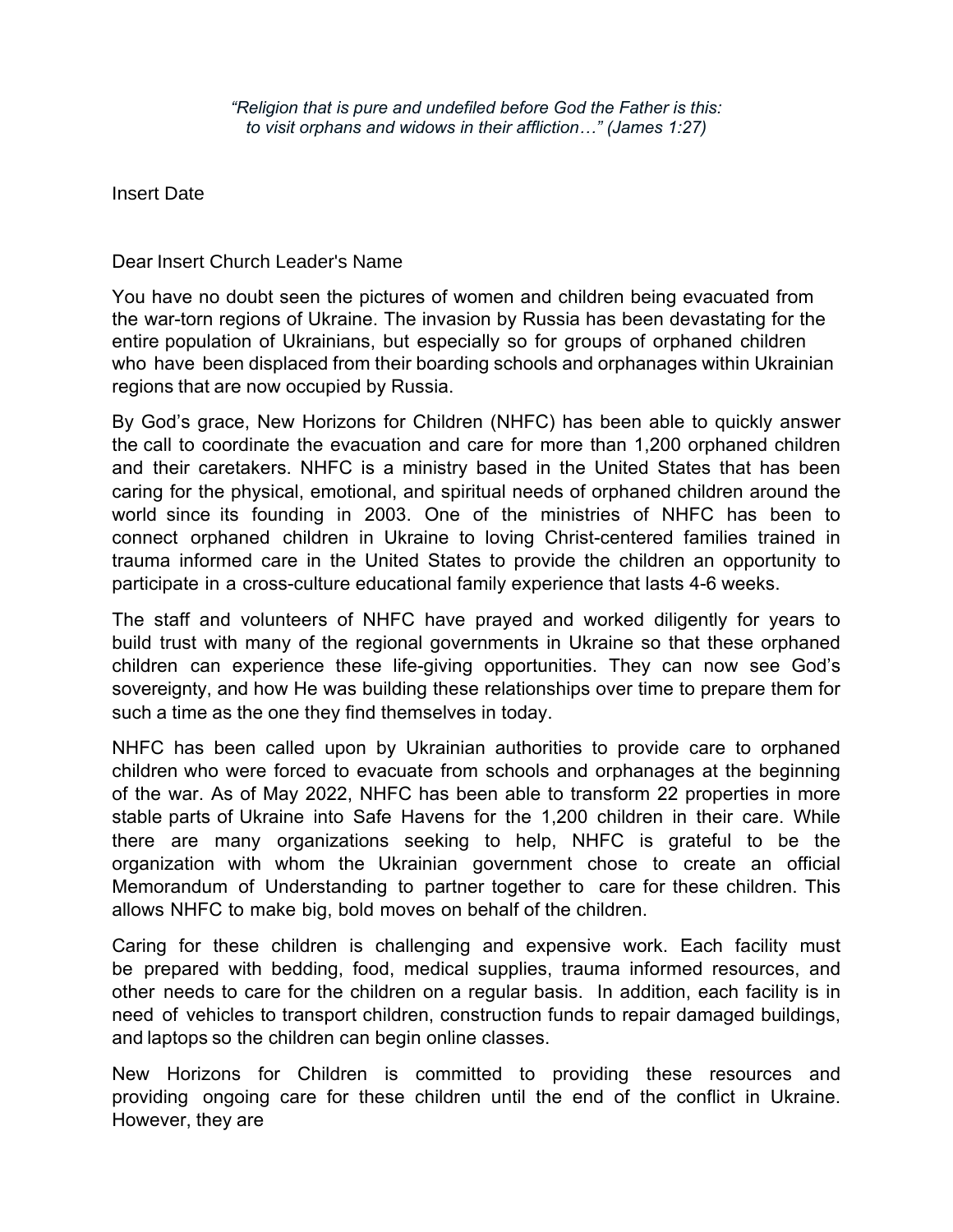#### *"Religion that is pure and undefiled before God the Father is this: to visit orphans and widows in their affliction…" (James 1:27)*

also in the process of developing a long-term plan to care for these children until they are able to return to their home regions. They are seeking church partners to join us in answering God's call to care for these orphaned children, especially in this time of affliction and distress. Please pray for God's guidance about how our congregation can step in to help these children.

The easiest way to support their work is to give an unrestricted financial gift directly through the website [\(https://nhfc.org/ukraine-crisis/\)](https://nhfc.org/ukraine-crisis/) or by check payable to New Horizons for Children, 9401 Mentor Ave, #309 Mentor, OH 44060. During a time of war, this allows them to quickly move funds to where they are most needed for the children.

Please see the attached document detailing the current needs. If you are interested in speaking with a staff member about contributing to a specific need, please contact NHFC at [office@nhfc.org.](mailto:smcclurg@nhfc.org) You can also visit NHFC's website at [www.nhfc.org.](http://www.nhfc.org/) The site is updated regularly with information about how the organization is stewarding valuable contributions to care for the most vulnerable in Ukraine.

It is my prayer that you will join me in providing financial support to help meet the physical, emotional, and spiritual needs of the fatherless and motherless in Ukraine. Thank you for giving my request your prayerful consideration.

Sincerely,

Insert Your Name Insert Your Phone Number Insert Your Email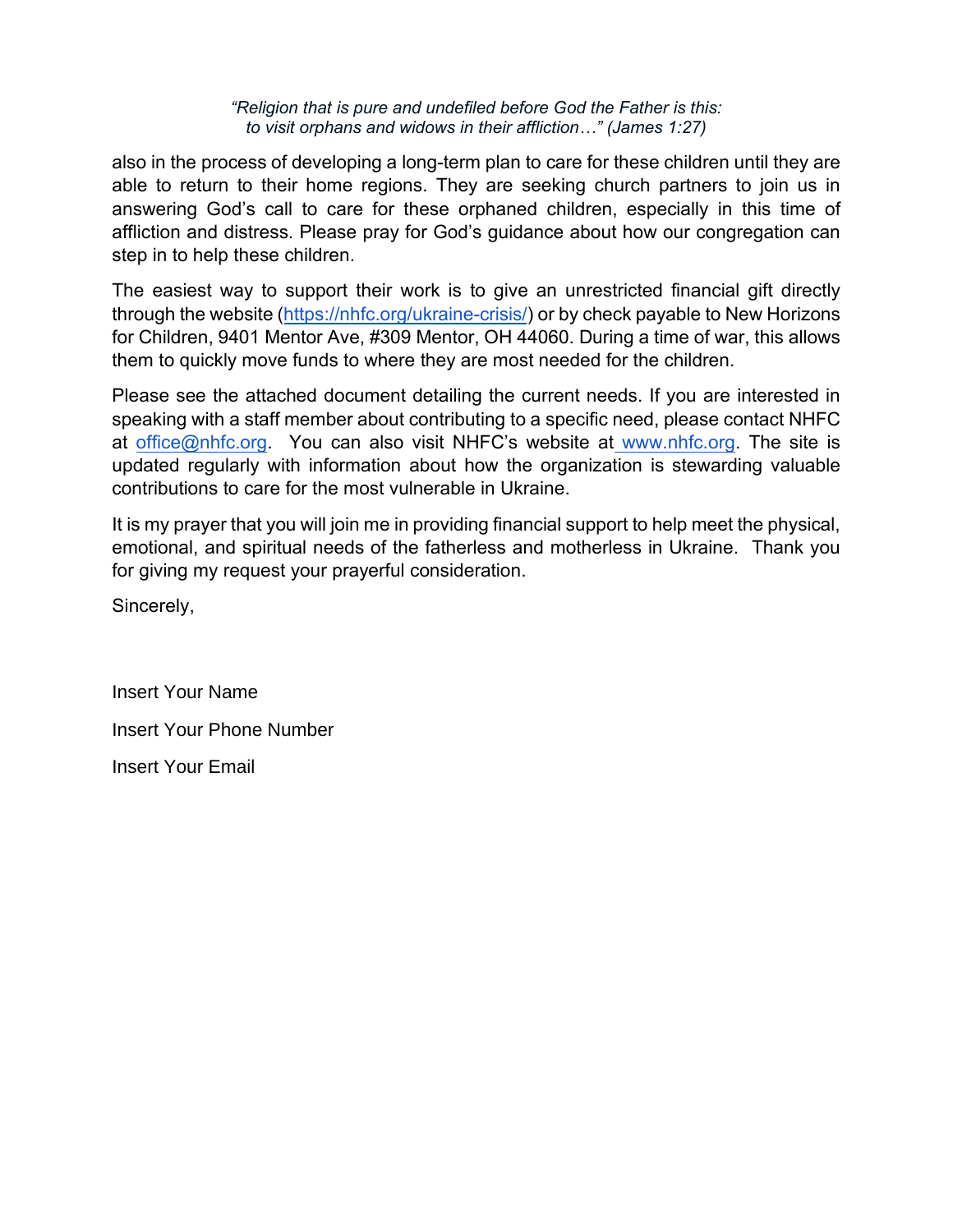

**Ukraine Orphan Care**

List of Financial Needs

## **Overview**

Ukrainian Regional Authorities have asked New Horizons for Children (NHFC) to provide support for the care of orphaned children within Ukraine. NHFC is the only organization with an official MOU with the Ukrainian Government for the ongoing care of this vulnerable group. Due to the continued violence in Ukraine, the orphans are being evacuated from facilities in conflict areas to safe havens in less violent regions of the country. Many of these safe havens are not adequately equipped for the long-term care of children and are in need of upgrades and supplies.

## **Statistics**

| 1,200                | Children in Safe Havens that NHFC is helping to support                                |
|----------------------|----------------------------------------------------------------------------------------|
| 22                   | Safe Havens in western Ukraine to house the children                                   |
| 3                    | Safe Havens for babies                                                                 |
| $\overline{2}$       | Safe Havens specifically for children with special medical needs (~150 children total) |
| $\blacktriangleleft$ | Safe Haven for children with learning disabilities (~40 children)                      |
| $\mathbf 1$          | Safe Haven for children with a variety of special needs (~70 children)                 |

## **Financial Needs**

NHFC has short-term immediate needs to get the facilities up to a livable standard for the children. There are also less urgent but equally important needs to help the children with their health and well-being. Finally, there are consistent on-going needs to maintain the daily, weekly, and monthly operations of the safe havens.

| <b>Item Name</b>                                 | Category       | Cost per Item | # Requested | <b>Total Cost (USD)</b> |
|--------------------------------------------------|----------------|---------------|-------------|-------------------------|
| Laptops for students to begin online<br>learning | Education      | \$700         | 200         | \$140,000               |
| Transport vans for dr. appts. etc.               | Operations     | \$45,000      |             | \$45,000                |
| Generator for medical facilities                 | Infrastructure | \$15,000      | 3           | \$45,000                |
| Bomb shelter at baby Safe Haven                  | Infrastructure | \$15,000      |             | \$15,000                |
| Portable EKG machine                             | Medical        | \$2,500       |             | \$2,500                 |
| Large washing machine + installation             | Infrastructure | \$750         | 2           | \$1,500                 |
| Medical suction aspirator                        | Medical        | \$300         | 3           | \$900                   |
| Large size freezer                               | Kitchen        | \$700         |             | \$700                   |
| Ear-piece translators                            | Operations     | \$200         | 2           | \$400                   |

# *Critical Needs (USD\$251,000)*